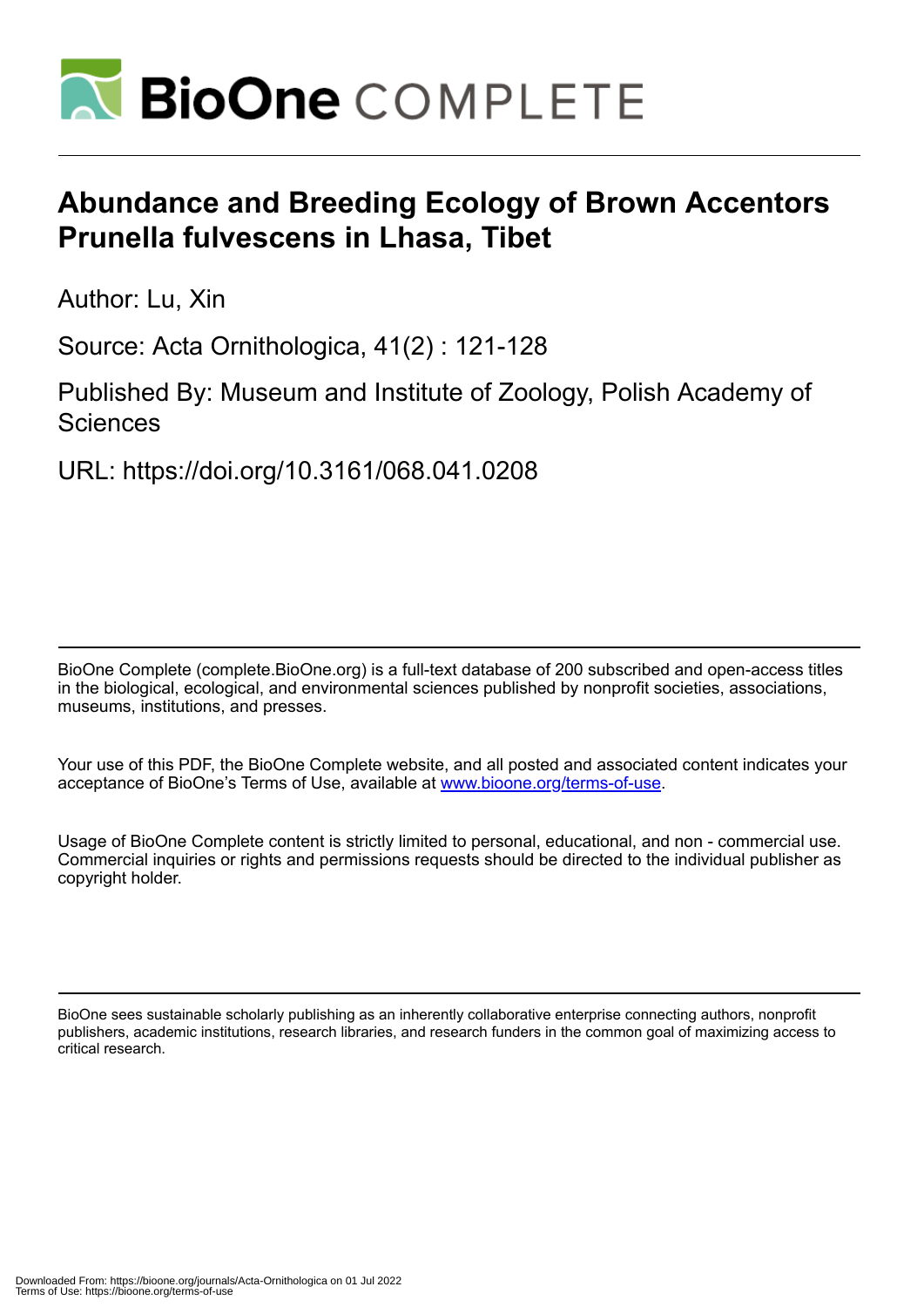# **Abundance and breeding ecology of Brown Accentors** *Prunella fulvescens* **in Lhasa, Tibet**

Xin LU

Department of Zoology, College of Life Sciences, Wuhan University, Wuhan 430072, CHINA, e-mail: luxinwh@163.com

**Lu X. 2006. Abundance and breeding ecology of Brown Accentors** *Prunella fulvescens* **in Lhasa, Tibet. Acta Ornithol. 41: 121–128.**

**Abstract.** Data are presented for the first time on the abundance and breeding ecology of the Brown Accentor in Lhasa, Tibet. During the non-breeding periods, the accentors occurred across a wide altitudinal gradient in a variety of habitats and remained numerically abundant. When breeding, they were restricted to alpine zones (> 4300 m) with scattered shrubs, and the population density declined to a low level (0.02 nests per ha). Nests were built partially in lone-standing short, thorny bushes and at a low height (< 0.8 m) above the ground. Dates of clutch initiation ranged from early May to mid-July, a period of 80 days. Clutch size varied between 2 and 3 eggs, averaging 2.9  $(\pm 0.1)$ . Eggs hatched after 13–14 days of incubation, and young birds fledged at 13–17 days, when they reached 97% of the adult weight. In terms of the proportion of clutches from which at least one chick fledged, breeding success was 56.3%. No evidence of multiple mating was found in this species.

**Key words:** Brown Accentor, *Prunella fulvescens*, habitat selection, abundance, nest-site selection, breeding biology, social system, nestling diet

Received — Sept. 2006, accepted — Nov. 2006

# INTRODUCTION

Accentors are small oscine passerines typical of the Old World. All the 13 species currently identified belong to a single family, Prunellidae, and a single genus, *Prunella*. These birds all are inhabitants of Eurasian high montane biome, with the Himalayas, Tibetan plateau and central Asia as the centre of species diversity (Zheng 2002). Regarding their abundance, breeding ecology and social biology, extensive published data are available only for two species: Dunnock *Prunella modularis* and Alpine Accentor *P. collaris* (Cramp 1988, Nakamura 1995a, b). In particular, the studies of these two species revealed an interesting, unusual mating system: cooperative polygynandry (e.g. Davies 1992, Davies et al. 1995, Nakamura 1998a, 1998b). In contrast, ecological information about those taxa occurring in the evolutionary centre of the species group is very limited (Ali & Ripley 1987, Chen & Luo 1998).

The Brown Accentor is one of the highmountain accentors. They are distributed in the Himalayas, Tibetan plateau through central Asia, occupying altitudes above 2000 m (Zheng et al. 1983, Ali & Ripley 1987, Grimmentt et al. 1998). Despite the wide occurrence, little was known of their ecology and social system. In this paper, I provide such information, which was collected from the Lhasa region, Tibet.

# MATERIAL AND METHODS

# **Study area**

I studied Brown Accentors mainly in the Xiongse valley (29°27'N, 91°40'E), Lhasa, Tibet. The annual average air temperature of the study area is 4.5°C and precipitation is summer-biased, with 80% of the annual total precipitation of 566 mm falling between June and September. Vegetation is characterized by alpine shrub and meadow. Between 3980 and 4550 m a.s.l. on the south-facing slopes vegetation is dominated by Rose *Rosa sericea* and Lhasa Barberry *Berberis hemleyana* shrubs, and Wilson Juniper *Sabina pingii* shrubs extend from 4550 to 4980 m. North-facing slopes between 4200 and 5100 m are covered by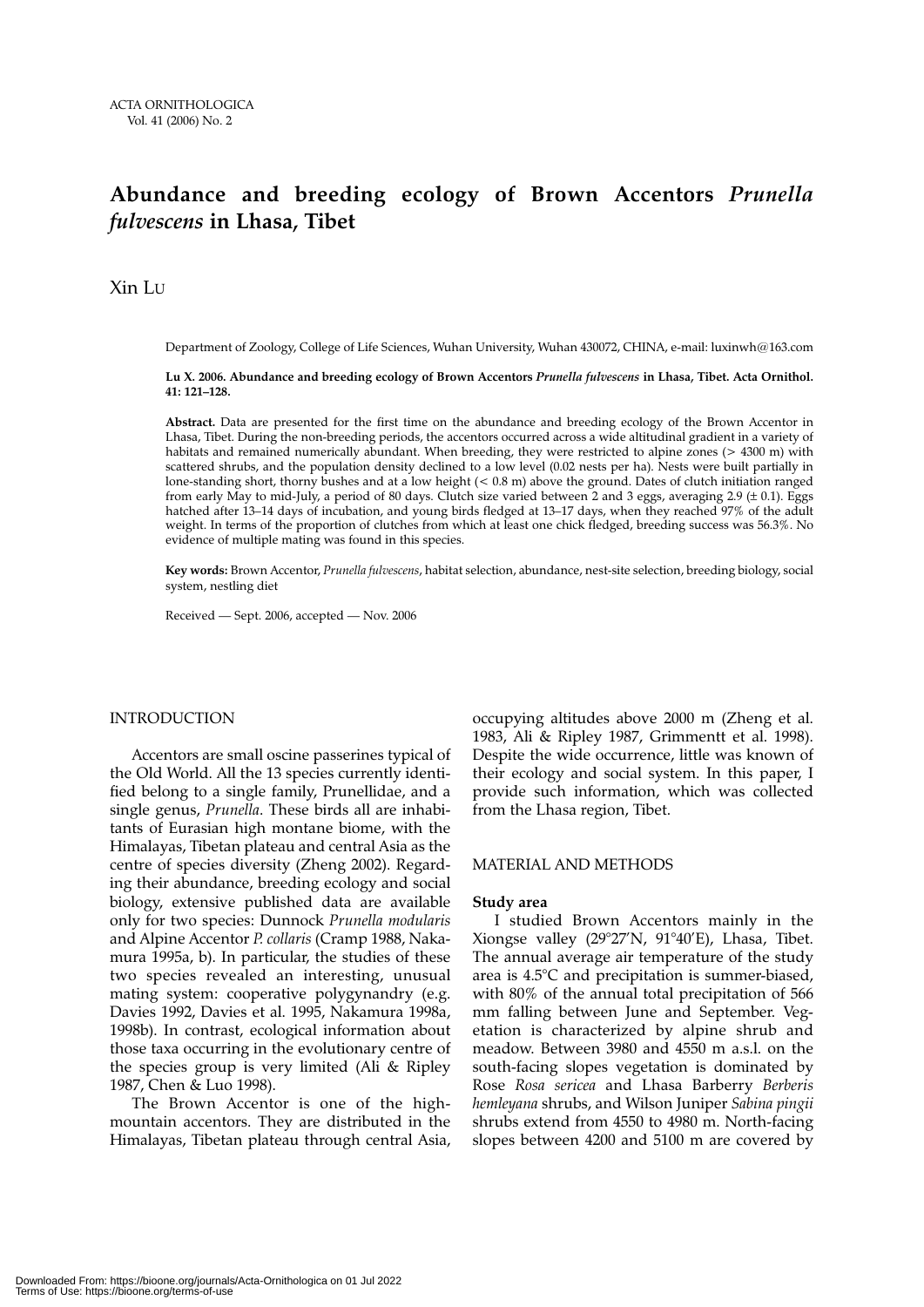evergreen Rhododendron *Rhododendron nivale* shrubs with Alpine Willow *Salix sclerophylla* mixed in at lower altitudes. Near and at the top of the mountains are meadows consisting mainly of Kobresia *Kobresia pygmaea*. There are two Tibetan monasteries (human habitation) situated at 4400 and 4700 m on the south-facing slopes, respectively. Being inside the valley, the study area is free of agricultural practice and suffers less yak-grazing. However, the vegetation, especially in the valley bottom, has been subject to cutting by local people for firewood.

#### **Data collection**

**Abundance estimation.** Accentor abundance was quantified in the non-breeding period from August 2004 to January 2005. I randomly set up 2–5 transects (usually 2 to 3 km in length, but only 1 km for one transect within the human habitation) across the altitudinal range of each of the five habitats. The transects were placed at least 200 m apart to minimize pseudoreplication. Based on the fixed-width transect method (Bibby et al. 1992), each month I counted the birds seen within 25 m of a transect that was walked in the morning at a speed of 1.5 km/h. A total of 79 h were spent on 17 transects. The overall sparse vegetation and the species' preference for more dispersed cover led to little variation in bird detectability among habitats. In other seasons, accentor abundance was assessed relying only on descriptive records (abundant or rare). I also used nest density to estimate the species' abundance. This was made by systematic nest searches over a 183 ha plot on the south-facing slopes throughout the 2004 breeding season. In addition, field ornithological surveys were conducted in a variety of habitats in the Lhasa region to obtain data on the occurrence and general abundance of the accentors.

**Breeding biology.** Brown Accentors are the only *Prunella* species nesting in the Xiongse valley. During the breeding seasons of 1999–2004, I searched for their nests over the valley, by systematically checking bushes or by following birds performing nesting behaviour. I have done ornithological research at this alpine site for more than ten years and during my field work I collected data of nest sites of a variety of species covering the full altitudinal range of the valley. Therefore my efforts for sampling accentor nest sites had no bias with respect to altitude.

For each located nest, I made a description and measurement of it (altitude, slope direction, plant species and height, vegetation cover within a  $10 \times 10$  m, nest height, distance to nearest stream) and its contents (eggs or nestlings). Vegetation features around accentor nest sites were compared with data obtained from my general vegetation survey over the valley. To obtain further nesting parameters and know their fate, I inspected the nests at an interval of 1 to 5 days to determine egg-laying date, egg size, clutch size, hatching date, fledging date, chick development, and reproductive success. A few nests were not visited frequently enough because of remoteness and they only provided data on nest-site, egg or clutch parameters. For nests discovered after hatching, I determined their earliest possible date of the first eggs by back-dating from the parameters (obtained from the complete clutches) of subsequent breeding events.

**Nestling diet.** I used the neck-collar method to collect the prey transported to the nestlings at ages of 8–12 days in three different nests. The food items were stored in alcohol and brought to the laboratory for classification and measurement.

**Behavioural data.** In the course of long-term studies on avian ecology in the Xiongse valley, I opportunistically noted social interactions of the accentors. Because the accentors are sexually monomorphic in plumage and size, I considered two individuals as a mating pair if they were in close association, performing courtship behaviour (such as chasing and pre-copulation displaying), mate following or parental activities (such as caring for chicks). I assumed that the individual that was chased or followed was the female. When observing at a nest, I closely watched a parental bird to keep visual contact with it. The individuals that typically exhibited incubating or brooding behaviours were considered to be female. In addition, a nesting female was trapped and marked, which aided my behavioural observations and sex identification.

**Gregariousness.** During the study, I also opportunistically noted social units of the accentors as singles, pairs or small flocks (defined as an association of more than two individuals that behaved together). Because no censuses were made for all months of any single year, the data from different years were pooled to obtain a sample set that covers an annual cycle.

#### **Statistics**

I used non-parametric procedures with twotailed significances for all statistical analysis. Values were given as mean ± SD.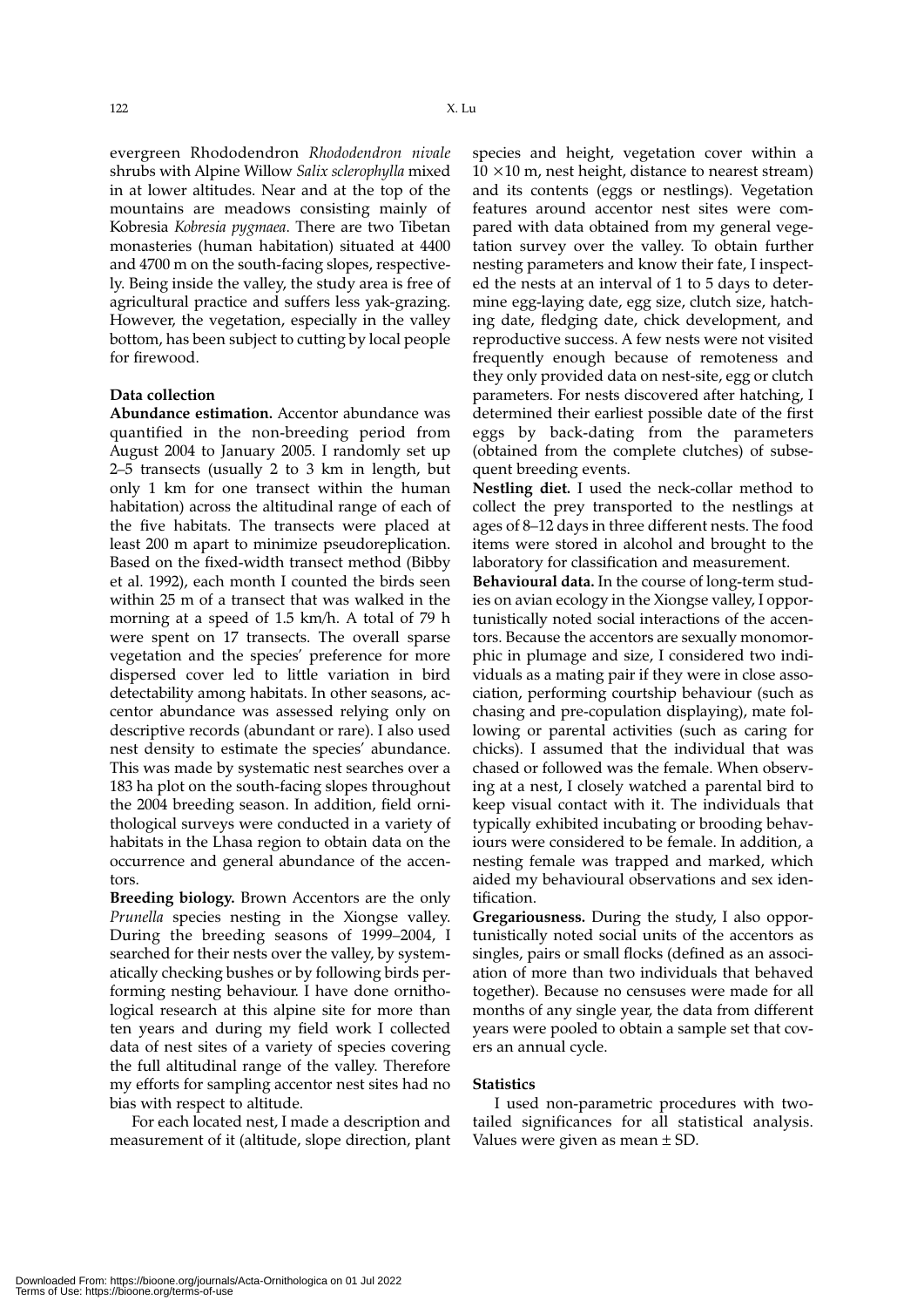# RESULTS

# **Habitat use**

Field observations on occurrence of the accentors in the Lhasa region showed that during the non-breeding season (October–April), the birds were present over a wide altitude and in a variety of habitats, from lowland (3600 m) river banks, village, farmland, garden marsh up to the alpine zone (5000 m). In my alpine valley, the accentors were one of the most dominant species among the local bird assemblages (Author's data). They used all the five types of habitat, but abundances differed among the habitats (Kruskal-Wallis test, autumn, H = 90.6, df = 4, p = 0.06; winter, H = 13.92,  $p = 0.01$ , Fig. 1), with more individuals aggregating around the human habitation area. Among the natural vegetation, Rose-Lhasa Barberry shrub supported more accentors (Fig. 1). In terms of microhabitat, the birds were more likely associated with open habitats where shrub cover was lower and scattered. During the breeding period (May to September), however, the accentors were seen only in the alpine zone above 4200 m.

# **Abundance**

Although accentors occurred in the alpine zone throughout the year, there was a seasonal change in abundance. During the non-breeding season, an increase from autumn to winter was observed (Fig. 2). Relative to those in natural habitats, the birds in the human habitation were major contributors to the change. From spring through the breeding period, although no quantitative investigations were regularly made, I was aware that the population density was at a high level



Fig. 1. Brown Accentor abundances (individuals encountered along 50m-wide transects/h, mean + SD) during autumn and winter periods (2003–2004), among different habitats in an alpine valley. RH — rose-barberry shrub (5 transects), HH human habitation (2 transects), WJ — Wilson juniper shrub (3 transects), W-R — willow-rhododendron shrub (4 transects), AM — alpine meadow (3 transects), open bar — autumn, closed bar — winter.



Fig. 2. Seasonal change of Brown Accentor abundances (individuals encountered along 50m-wide transects per hr, mean + SD) in natural habitat (open circle, pooled data of the four vegetation types, 15 transects) and human habitation (closed circle, 2 transects) during autumn and winter periods (2003–2004).

until mid-May shortly after the first clutches were initiated. After this the birds started to decline rapidly (field records from three breeding seasons) and a low density, approximately 3–5% of the non-breeding density (I usually encountered  $\leq 2$ accentors during 5 to 8 h of observation each day), remained throughout the breeding season. During the 2004 breeding season, within the 183 ha plot on the south-facing slopes, only 4 accentor nest-sites were located. This produced a breeding abundance of 0.4 pairs/10 ha.

#### **Gregariousness**

Flock size varied seasonally (Kruskal-Wallis test,  $H = 63.26$ , df = 11, p < 0.001, Fig. 3). During the non-breeding period of high abundance, the birds formed loose temporary associations of up to 20 individuals on their foraging ground (on average 27.8% of social units consisted of more than two birds). During the breeding season,



Fig. 3. Annual change of Brown Accentor flock size (mean + SD). Data of different years and habitats were pooled (sample size in parentheses). Newly-fledging young were not included because of poor detectability of them.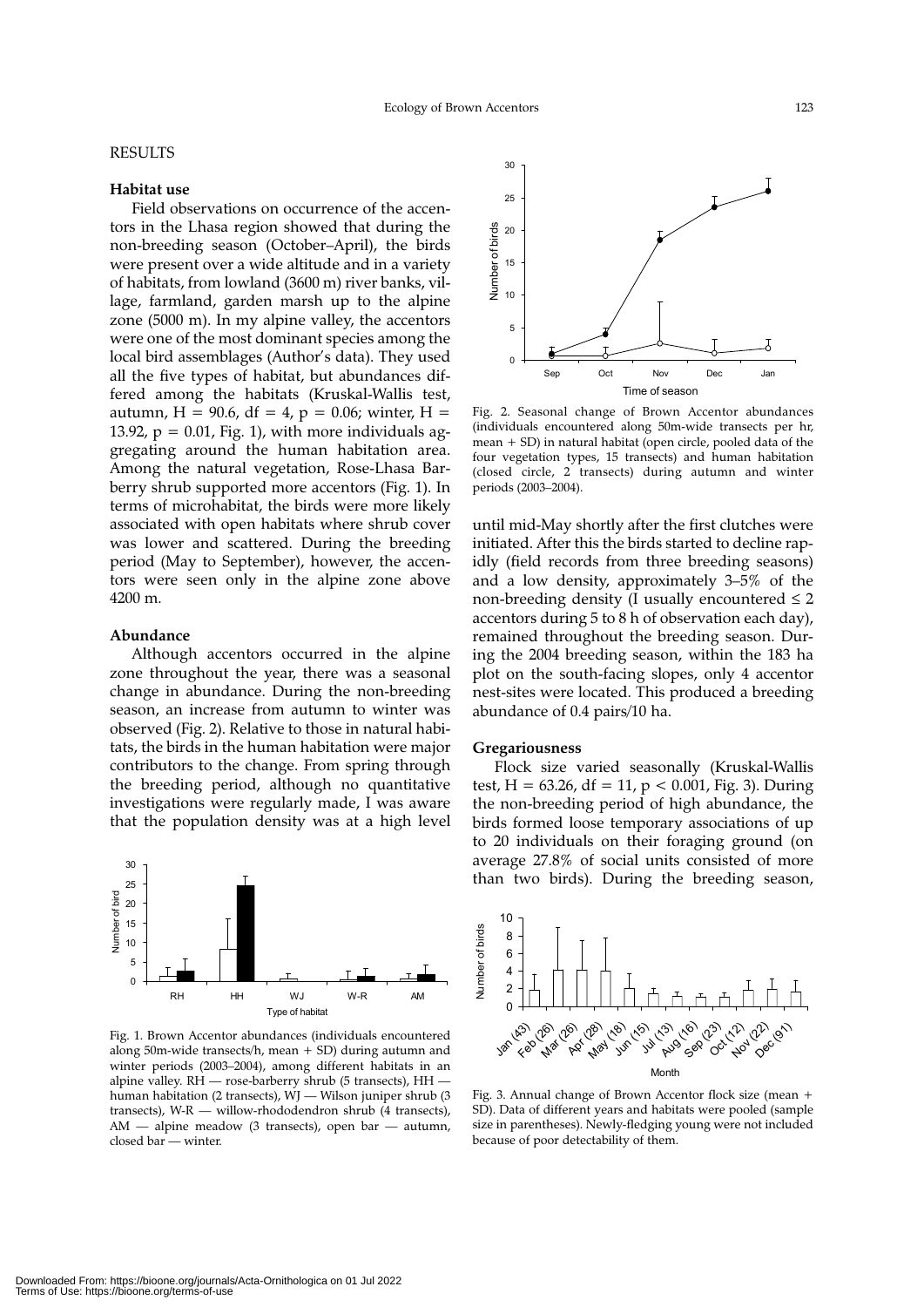single birds and pairs were the predominant social units (average 92.9%). However, the difference in the proportions of these social units did not reach significance ( $\chi^2$  test = 1.88, df = 1, p = 0.17), indicating a weak gregariousness.

#### **Nest-site selection**

Over six breeding seasons, only 18 accentor nest-sites were located. All of them occurred on south-facing slopes, 17 in Rose-Lhasa Barberry shrubs and 1 in a Wilson Juniper shrub. These nests were distributed from 4280 up to 4713 m  $(4458 \pm 124)$ , showing a nesting preference for higher altitudes when contrasted to the 3980–4900 m altitudinal range of shrub vegetation in the valley. Being at high altitude, most nest-sites (88.9%) were far away from active streams. Vegetation cover around the nest-sites was  $29.5\%$  ( $\pm$  17.3, 10–60), relatively poor compared with the average of 37% of Rose-Lhasa Barberry shrub.

Most accentor nests were built in two thorny shrub species (Table 1). Almost all the chosen nesting bushes were shorter than average as a result of cutting by local people. The canopy of the nesting bushes had an average projection area of  $2.0 \text{ m}^2$  $(\pm 1.6, 0.8 - 6.3, n = 16)$  and most nests (62.5%) were placed at the edge of the bush canopy. Sixteen  $(88.9\%)$  of the 18 nests were located from 0.1 to 0.8 m above the ground and the remaining two (11.1%) at ground level.

#### **Breeding season**

Egg-laying dates of the accentors spread from the first week of May (earliest record 1 May) to the middle of July (latest record 17 July), a span of nearly 80 days (Fig. 4). The distribution of the date of clutch initiation is based on a small sample, but seemed to show two periods of intensive laying activity in late May and mid-July. However, the influence of year to year differences in egg laying dates on the observed pattern should not be ruled out where the data from different years were analyzed together. There was no relationship between clutch initiation date and the altitude at which the nests were sited ( $r_s = 0.3$ ,  $n = 18$ ,  $p = 0.22$ ).



Fig. 4. Temporal distribution of laying dates of the first egg by Brown Accentors. The clutches started are arranged in a 10-day period with pooled data from different breeding seasons  $(n = 18)$ .

#### **Nesting parameters**

The accentors built a cup-shaped nest. On the outside of the nest cap were finer grasses or bush stems, on the inside was moss, yak hair and on some occasions (3 of 9 described nests) bird feathers. Measurements (in mm) taken from 8 nests were as follows: exterior diameter 105.2 ± 9.1 (94–120), interior diameter  $58.4 \pm 5.0$  (51–65), depth  $48.4 \pm 7.0$  (41–64) and height  $102.8 \pm 19.1$  (75–127).

Egg-laying did not occur immediately after nest completion. The delay was at least 5 days in one nest and more than 11 days in another. In one case a bird was observed sitting on the alreadycompleted nest a few days before the first egg. One egg was laid per day ( $n = 5$  eggs from two nests). Eggs were bright blue-green with or without scattered dark-brown spots. Some eggs were ellipsoid without an obviously larger end. Fresh egg mass was  $2.2 \pm 0.07$  g (2.1–2.3, n = 5). Egg dimensions (in mm) measured for 23 eggs were 19.8  $\pm$  0.5 (18.5–20.6) in length and 14.6  $\pm$  1.1 (13.8–19.5) in width. Clutch size ranged from 2 (10%) to 3 (90%) eggs, aver-aging 2.90 ( $\pm$  0.32, n = 10 clutches). Incubation period was 13–14 days (n  $= 2$  nests). Hatching took place over one (n  $= 2$ clutches) or two days ( $n = 1$  clutch). Brood size at hatching was  $2.63 \pm 0.52$  (2–3, n = 8).

Newly-hatched young were naked with pink skin, with a cluster of dark grey down of about 10 mm on the forehead, orbits, occiput, shoulder, forearm, midline of the back and flank. The mouth corners were white. Nestlings opened eyes

Table 1. Nest-site selection, nest height above ground and nesting bush height in Brown Accentors.

| Location of nest site   | No. of nest $(\%)$ | Nest height (cm)        | Nesting bush height (cm)   |
|-------------------------|--------------------|-------------------------|----------------------------|
| Caragana bicolor        | 8(44.4)            | $25.6 \pm 3.2$ (10-40)  | $113.1 \pm 13.0$ (50-150)  |
| Berberis hemleyana      | 7(38.9)            | $48.6 \pm 10.3$ (10-80) | $131.4 \pm 16.3(50 - 180)$ |
| Cotoneaster divaricatus | 1(5.6)             | 66.0                    | 170.0                      |
| Rock wall               | 1 (5.6)            |                         |                            |
| Ground                  | 1(5.6)             |                         |                            |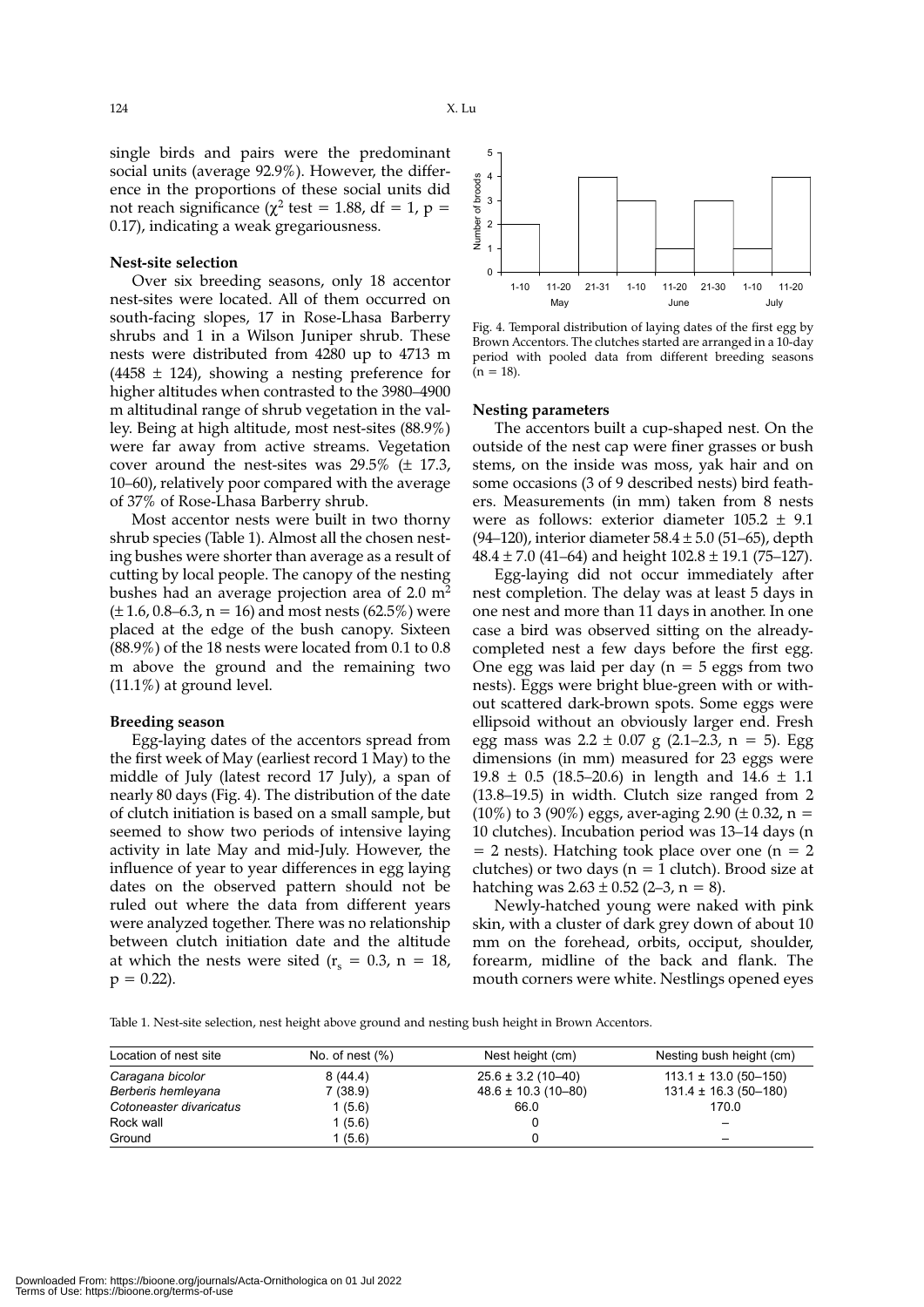at 5–6 days after hatching. For 10 nestlings measured more than three times from 4 different broods, their growth rate was consistent with the logistic model of body mass averaged  $0.55 \pm 0.07$ (0.47–0.69). The fledgling period lasted 13 days in one clutch and 17 days in another. The nestlings ready to fledge had an average body mass of 17.7 g ( $\pm$  0.5, 17.0–18.1, n = 4), being 96.7% of the adult mass. Brood size at fledging was  $2.33 \pm 0.50$  $(2-3, n = 9)$ .

Of 26 eggs, 15 (57.7%) hatched successfully. Hatching failure was due to infertility (1), egg loss (2) or clutch loss (9). Among 21 hatchlings observed, 13 (61.9%) survived to fledging. Of 16 known-fate nesting attempts, 9 (56.3%) successfully produced at least one young.

# **Nestling diet**

All the food items delivered to young consisted of arthropods (Table 2). Among the nine prey taxa, the adults of Homoptera were highly preferred ( $\chi^2$  = 83.28, df = 9, p < 0.001). Of 78 prey items I collected, 74.4% had body lengths smaller than 5 mm.

# **Courtship display**

The courtship display of the accentors was characterized by a ground chase. A male followed a female that ran round on the ground. The female frequently raised, sometime quivered, her tail to expose her cloaca to the male. In the course of display, no individuals other than pair members were involved. Over my long-term ornithological study at this site, I only observed 5 cases of the courtship display, all of which took place between 26 May and 26 June. None of these displays led to successful copulation. This suggested a low copulation rate of this species. Being at a low density, solitary pairs were widely dispersed

Table 2. Composition and size of preys brought by the adult Brown Accentors to their nestlings.

| Prey type   | No. of    | %     | Prey size (body length, mm) |               |  |  |
|-------------|-----------|-------|-----------------------------|---------------|--|--|
|             | prey item |       | Mean $\pm$ SD               | Range         |  |  |
| Araneae     | 8         | 10.3  | $4.2 \pm 4.0$               | $1.5 - 13.0$  |  |  |
| Orthoptera  | 5         | 64    | $74 + 40$                   | $4.0 - 14.0$  |  |  |
| Coleoptera  | 10        | 12.8  | $7.8 \pm 4.7$               | $2.5 - 17.0$  |  |  |
| Diptera     | 5         | 64    | $3.0 \pm 1.1$               | $1.5 - 4.0$   |  |  |
| Lepidoptera | 2         | 2.6   | $13.0 \pm 1.4$              | $12.0 - 14.0$ |  |  |
| Homoptera   | 30        | 38.5  | $2.4 \pm 0.8$               | $1.0 - 5.0$   |  |  |
| Plecoptera  | 3         | 3.8   | $6.2 \pm 0.3$               | $6.0 - 6.5$   |  |  |
| Psocoptera  | 11        | 14.1  | $2.6 \pm 0.6$               | $1.5 - 3.5$   |  |  |
| Mecoptera   | 1         | 1.3   | 8.0                         | 8.0           |  |  |
| Larvae      | 3         | 3.8   | $12.7 \pm 8.1$              | $8.0 - 22.0$  |  |  |
| Total       | 78        | 100.0 | $4.5 \pm 4.0$               | $1.0 - 22.0$  |  |  |

over the preferred nesting habitats. Territoriality didn't seem obvious because most courtship displays I observed occurred around the monastery areas where no nest-sites were located. I did not observe physical competition between males for mating.

# **Parental behaviour**

Only the female undertook incubation during which she frequently left the nest to forage. Over 429 min of observation on two nests, on-nest time averaged 15.2 min ( $\pm$  6.2, 8–30, n = 17) and offnest 9.5 min ( $\pm$  3.4, 3–15, n = 18). During 481 min of observation on five different nests, I saw once that the incubating bird was fed by another (assumed to be the mate).

Females brooded the nestlings. In one clutch I observed that the nestlings at an age of 12–13 days were still brooded. For one clutch with two 6-day old nestlings, the female brooded for 10–13 min (n = 4 bouts). Both parents fed the young. Usually several food items were carried in the bill to the nest at each visit. The provisioning rate, based on 258 min of observation for three nests each contained 3 nestlings at an age of 9–10 days, was 4.9 trips per h with an average interval of 12.3 min  $(\pm 8.3, 1-29, n = 21$  bouts).

# DISCUSSION

# **Abundance and habitat selection**

During the breeding season, Brown Accentors were numerically abundant, occurred over a wide altitudinal range and used various habitats. However, breeding populations were restricted to the alpine zone where they occurred at a low density. The widespread occurrence and substantial population fluctuation characterized by the large nonbreeding abundance seemed not to be a result of recruitment of young because of the small breeding population and relatively low nesting success. Seasonal movements, either at a local or at a regional scale, should be responsible for these. However, the lack of data on abundance and migration from other areas within the species' range limits my ability to make further comments. In most *Prunella* species, patterns of seasonal movement are complex, including residents, local or long-distance migrants, and in specific regions migration may partially occur with wintering and breeding populations having different origins (Cramp 1988).

From winter through early spring, the accentors were mostly observed around human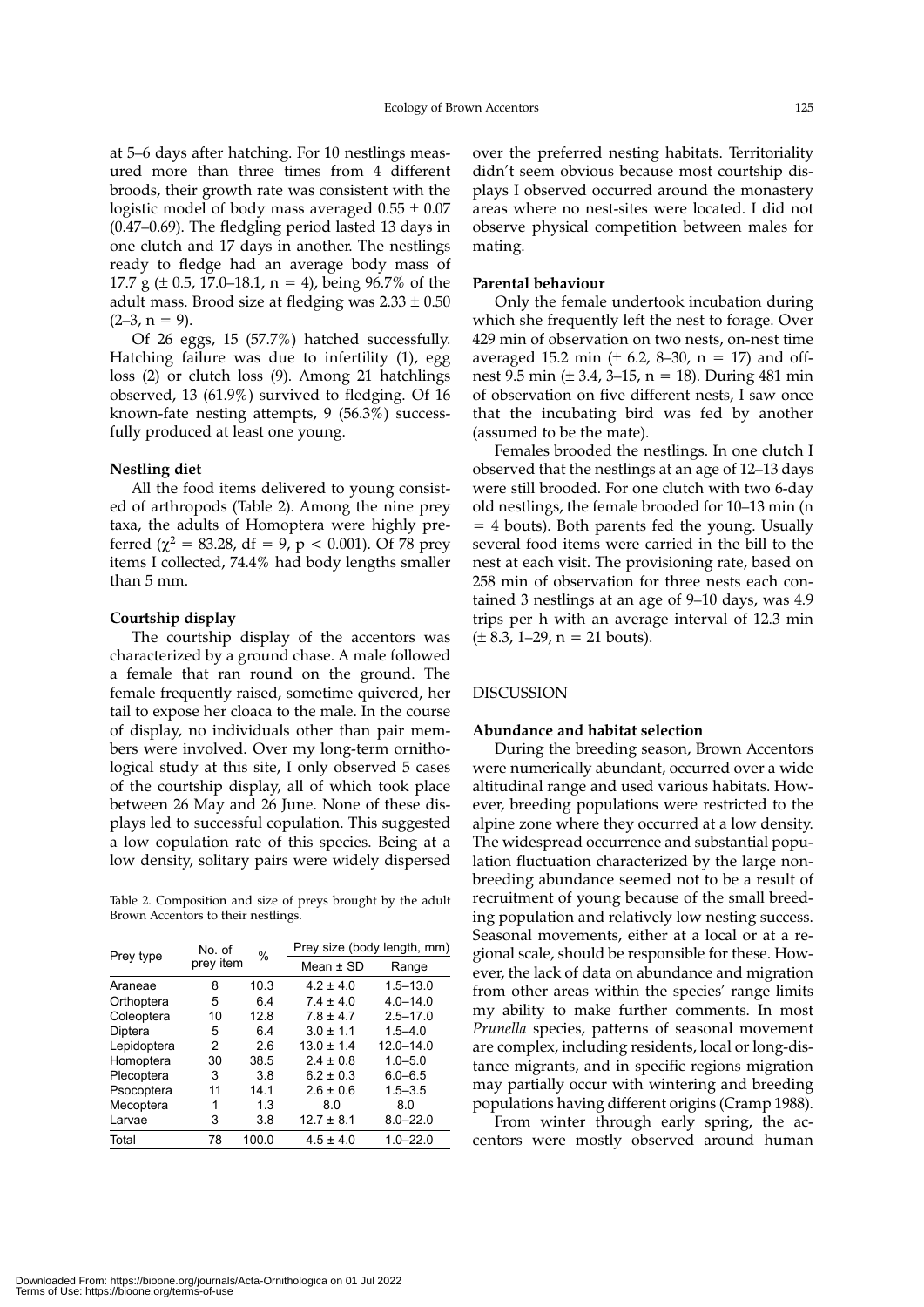126 X. Lu

habitation. The between-habitat variation may be related to differences in vegetation and food availability. Brown Accentors are an open-habitat dweller and dense cover of Rose-Lhasa Barberry and Alpine Willow-Rhododendron shrubs was unsuitable for them. Although Wilson Juniper shrub and Kobresia meadow were potentially suitable vegetation conditions, poor food supply and harsh climates (low temperature and prevailing wind) at the high-altitude habitats could be major factors limiting the birds. In contrast, the human habitation, where there was no dense vegetation and both natural and supplementary food was available, was preferred, especially during early spring when seeds in the field had diminished.

I confirmed that the accentors preferred to nest at higher altitude, which is located in the upper two-thirds of the valley where shrubs are sparse and short. The observed highest nesting site of 4713 m is higher than the breeding upper limit of 4300 m so far recorded for this species (Zheng et al. 1983). Like several other mountainous accentors such as Radde's Accentor *P. ocularis* and Alpine Accentors, Brown Accentors are alpine open-habitat nesters, contrasting to Black-throated Accentor *P. atrogularis*, Dunnock and Siberian Accentor *P. montanella* which prefer to nest in relatively dense vegetation. In the preferred habitats, Brown Accentors nested low in short thorny shrubs, assumed to be of benefit by protecting the nests against prevailing wind in the alpine zone. Following a similar pattern, Alpine Accentors breeding on the mountain tops of the French Pyrenees build their nests in rock crevices (Davies et al. 1995).

#### **Life history**

The 80-day breeding period of Brown Accentors in the alpine valley was relatively long compared to 40–50 days of many other local passerines (author's own data). The extended breeding season seems to be a characteristic of *Prunella* species, although they breed in montane habitats. For example, the laying period spreads from March or April until July or later for European Dunnock (Cramp 1988), and May to August for Alpine Accentor in Mt. Norikura of Japan (36°, 2600–3026 m, Nakamura 1990) and for Robin Accentor *P. rubeculoides* in the northern Tibet plateau (38°, 3300 m, Zhang 1982). This potentially allows a female to rear more than one brood during a nesting season.

The clutch size of 2–3 eggs in the Brown Accentor at this alpine site is smaller than that of other congeners breeding at relatively low localities (3–4, up to 7, Table 3). Clutch size in birds is usually related to the number of offspring that the parents can rear (Lack 1966). Small clutches seems to be an adaptation to harsh ecological conditions at high altitudes (Badyaev 1997, Badyaev & Ghalambor 2001). Nevertheless, this statement should be treated with caution because clutch size may increase with latitude (Lack 1968). Furthermore, I compare relative egg size by dividing egg volume (length $\times$ breadth<sup>2</sup>) by wing length among accentor species (Table 3). The result shows that Brown Accentors do not lay relatively larger eggs (0.57) compared with other species (average 0.59, 0.49–0.67), inconsistent with observations on Blackbird *Turdus merula* at the alpine site (Lu 2005).

#### **Nestling diet**

The food of Brown Accentor young in my alpine site was invariably made up of arthropods. This was consistent with the results obtained from mountain-living Alpine Accentors (Cramp 1988, Davies et al. 1995), but differed slightly from two species adapted to dense vegetation, Dunnock and Black-throated Accentor, where plant food (mainly seeds) often appeared in their young's diet (Cramp 1988). In my study species,

Table 3. A comparison of clutch size and egg size according to latitude and altitude among *Prunella* species. Average clutch size, if any, is given in parentheses. Wing length is the average of female specimens.

| <b>Species</b>  | Location           | Latitude       | Altitude<br>(m) | Clutch<br>size | Egg<br>dimension<br>(mm) | Wing<br>length<br>(mm) | Source                  |
|-----------------|--------------------|----------------|-----------------|----------------|--------------------------|------------------------|-------------------------|
| P. fulvescens   | South Tibet        | 29°N           | 4500            | $2 - 3$        | $19.8 \times 14.6$       | 74                     | This study              |
| P. rubeculoides | North Qinghai      | 38°N           | 3300            | $2-4(3.4)$     | $20.5 \times 15.1$       | 75                     | Zhang 1982              |
| P. ocularis     | Caucasus           | 39°N           | 2500            | $3 - 4$        | -                        | 74                     | Cramp 1988              |
| P. collaris     | Alps               | $40^{\circ}$ N | 2800            | $3 - 4$        | $23.3 \times 16.7$       | 97                     | Cramp 1988              |
| P. strophiata   | North Qinghai      | $37^\circ$ N   | 3200            | $3 - 4$        | $19.2 \times 14.3$       | 66                     | Chen & Luo 1998         |
| P. atrogularis  | South-central USSR | 63°N           | 1000            | $3 - 5(4.0)$   | $19.6 \times 15.0$       | 71                     | Cramp 1988              |
| P. immaculata   | South Gansu        | $35^{\circ}$ N | 2950            | 4(4.0)         | $19.6 \times 14.5$       | 77                     | Jiang et al. 2002, 2003 |
| P. modularis    | West Europe        | $55^{\circ}$ N | 1000            | $3 - 7(5.1)$   | $19.6 \times 14.6$       | 69                     | Cramp 1988              |
| P. montanella   | Siberia            | $63^{\circ}$ N | 1000            | $4 - 6$        | $18.7 \times 13.8$       | 72                     | Cramp 1988              |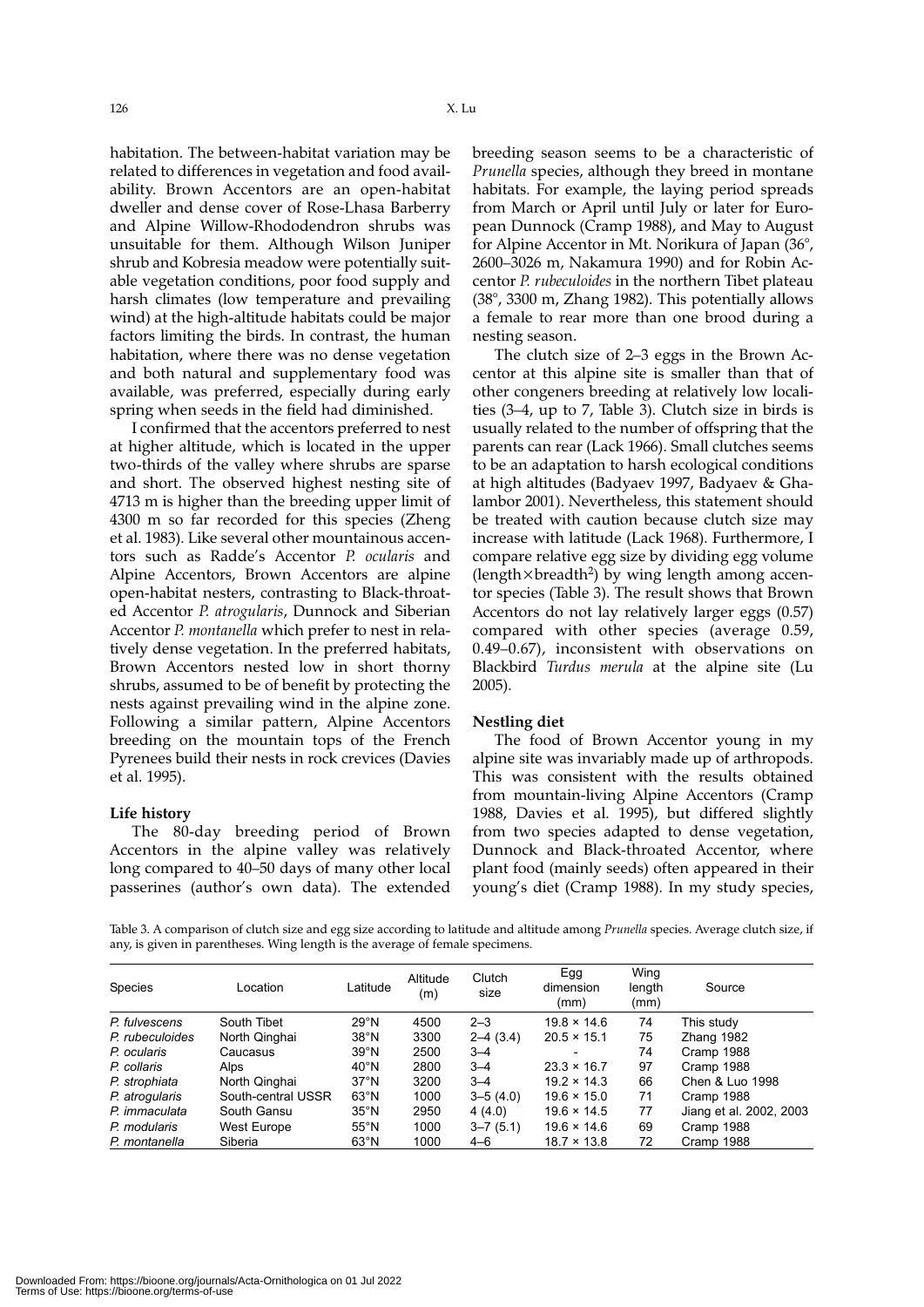Homoptera was the dominant taxon among the nestling diet, which differed from the observations on three other *Prunella* species (Dunnock, Black-throated and Alpine Accentors), where Diptera and in some cases Coleoptera or Araneae accounted for a large proportion of their nestling diets (Cramp 1988, Davies et al. 1995).

Prey carried by the parental Brown Accentors to nests was obviously small (mean body length  $4.5 \pm 4.0$  mm), compared with several other passerine species with similar or smaller bodies in the alpine site (White-throated Redstart *Phoenicurus schisticeps* 13.6 ± 6.5; Stonechat *Saxicola torquata* 14.6 ± 7.1; Chinese Shortwing *Hodgsonius phoenicuroides* 8.8 ± 5.9; Tickell's Leaf Warbler *Phylloscopus affinis* 8.2 ± 2.9; Stoliczka's Tit Warbler *Leptopoecile sophiae* 11.9 ± 3.2, Xin Lu unpubl. data). The same was true for several other *Prunella* species and it has been suggested that the foraging specialization for small prey for chick rearing could impose a constraint on feeding efforts of the parental birds and promote the formation of a multiple mating system (Davies & Lundberg 1984, Davies 1986, Davies et al. 1995).

#### **Social system**

It has been suggested that ecological factors may affect the mating system of accentor species. In Dunnock, which has a variable mating system, females defend territories of different sizes as a result of the patchy distribution of favourable foraging habitats (Davies & Lundberg 1984). This allows males to monopolize females to different degrees, from one male defending one female (monogamy) or several females (polygyny) to two males sharing one female (polyandry) or several females (polygynandry) (Davies 1992). For Alpine Accentor occurring on harsh mountain tops, food distribution is dispersed and patchy, leading to larger, undefended female ranges that overlap with each other (Davies et al. 1995). This makes it difficult for a single male to monopolize females by territorial defence, but makes it possible for several males to associate with several females. Therefore only the polygynandrous mating system is formed in this species (Davies et al. 1995, Nakamura 1998a, 1998b).

Although Brown Accentors in my study area inhabited an alpine environment similar to those of Alpine Accentors in France (Davies et al. 1995) and Japan (Nakamura 1998a, 1998b), and they also performed specialized foraging for small prey, a factor related with multiple mating (Davies & Lundberg 1984, Davies 1986, Davies et al. 1995), I still think that their mating system is social monogamy for the following reasons:

1) social units of the accentors encountered during the nesting period consisted of 1–2 individuals, and courtship displays involved only two pair members and occurred at a very low frequency. In contrast, in two multiple mating species, investigators (Nakamura 1990, 1998a, 1998b, Heer 1994, 1996, Davies et al. 1995) may regularly observe breeding social groups of 5–11 birds, multiple breeders that get involved in a courtship display and high rates of the display (e.g. in Alpine Accentor, average 0.5 per h, based on 2 358 records over four breeding seasons, Nakamura 1998a);

2) for Brown Accentors, I had no evidence of more than one male attending the young, which is unusual in species with multiple mating systems (Davies 1985, 1986, Davies et al. 1995, Hartley et al. 1995, Nakamura 1998a);

3) variation in clutch size is great in Dunnock (3–7 eggs) in part as a result of females adjusting their clutch size according to the mating pattern, laying larger clutches if they can expect two males to feed the young (Davies & Hatchwell 1992). A similar strategy is less likely to take place in my species that had small clutches (2–3 eggs) and limited variation in their size (90% being 3 eggs). It was possible that low breeding density in my study area limited the formation of a complex social system, as argued by Bishton (2001) who studied a low-density Dunnock population.

Based on the difference in mating systems between Dunnock and Alpine Accentor, Davies et al. (1995) suggested that there is a phylogenetic component in the evolution of social systems of the *Prunella* species, with the variable mating system in lowland Dunnock having derived from the polygynandry typical of the high mountain-living Alpine Accentors. The question about the origin of social systems of *Prunella* species would be more interesting if monogamy is the only mating pattern adopted by my accentor species, which occupy an extremely harsh alpine habitat. Further detailed research, especially through marking individuals, is necessary to provide convincing evidence for the mating system of the Brown Accentor.

# ACKNOWLEDGEMENTS

I thank the Buddhists in Xiongse nunnery for accommodation, X. S. Wu, G. H. Gong, L.Y. Zhang, X. H. Zeng, J. Tang and X. Y. Ma for field